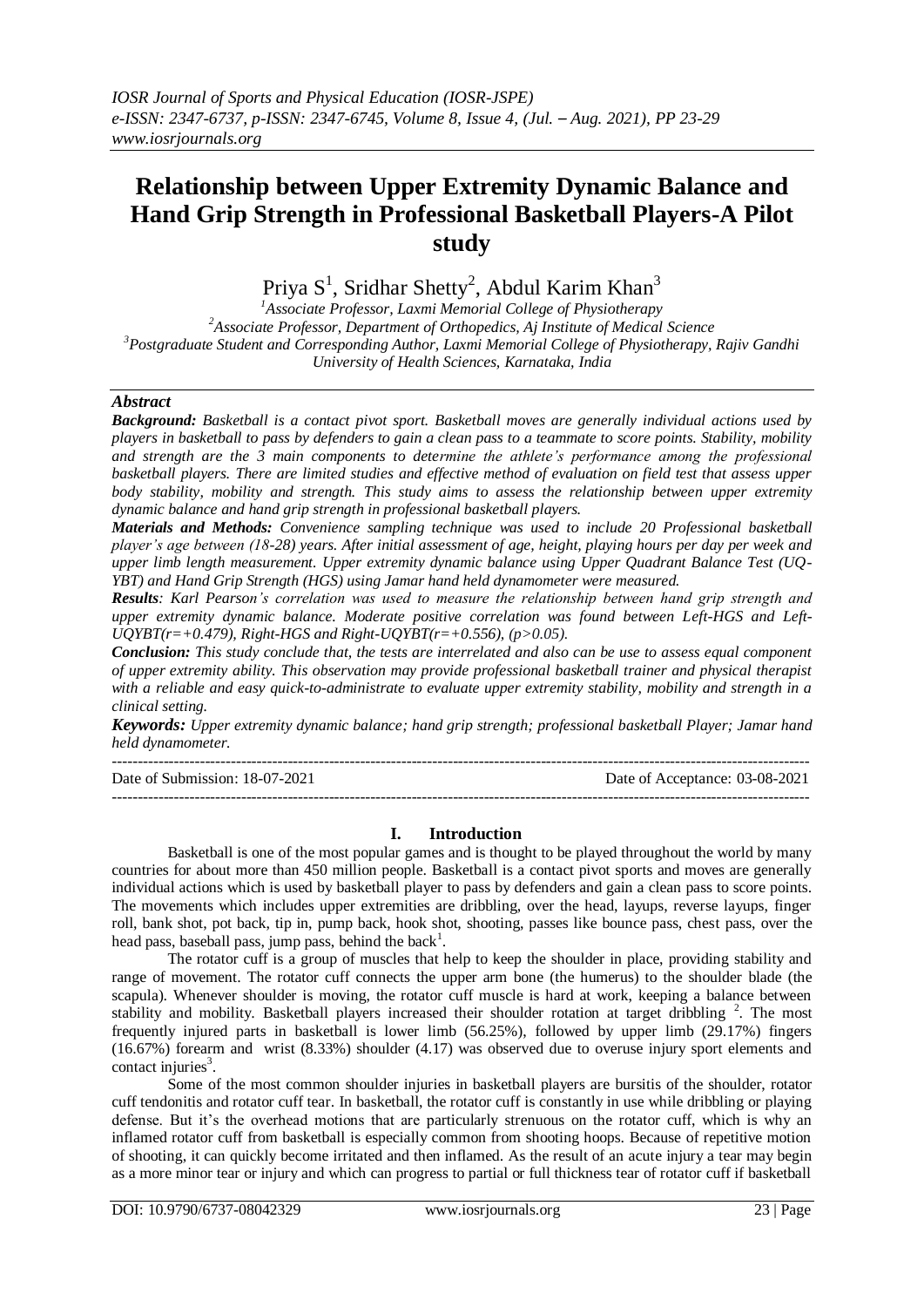player continues to with the injury*.* Upper Quadrant Balance Test (UQ-YBT) is used to measure shoulder mobility and stability has been shown to be a reliable test to assess unilateral upper extremity performance in a closed chain position<sup>4</sup>.

Various movements of basketball like holding, catching, shooting and throwing the ball rely on the continuous use handgrip strength by wrist and digits flexors. Hand Grip Strength (HGS) is an indicator of the overall strength of the upper extremity and is correlated well with mortality and morbidity of several conditions<sup>5, 6</sup>. Researchers have studied the relationship between pre-operative muscle weaknesses as assessed by HGS and post-operative outcomes. Studies report that, a distal extremity task causes the activation of proximal shoulder muscles<sup>7</sup>. Upper extremity function and proximal stability provided by shoulder girdle is correlated with handgrip strength. Hand grip strength has been used to assess general strength for determining work capacity, the extent of injury and disease process and progress of rehabilitation. Upper extremity function can be assessed by using hand grip strength as a parameter<sup>8</sup>.

Hartmann, Caine, et al. in a study concluded that, the important risk factor for injury is a history of previous injury which can cause muscle imbalance, ligament laxity and altered range of motion. Shoulder injury in professional athletes can be devastating for instance; a systematic review and meta-analysis conducted by Klouche et al. found that only 49.9% of competitive and professional athletes (from various sports) returned to play off after rotator cuff repair at equivalent level. These injuries have been associated with muscle weakness, proprioception, balance and strength imbalance between the agonist and antagonist muscles which can be assessed with both open or closed chain testing $9,10$ .

At the professional level, numerous tests and training programs are being used to monitor the performances levels of players. These outcomes measures are used to adjust training techniques in an attempt to overuse injuries and prevent traumatic. Trying to specify clear criteria for a return to play and injury prevention which is one of the most active fields of sports medicine today. Identifying elite athletes with muscular imbalances and adaptation to sport, pathologic situation which can be related to previous injuries is very important in recognizing and using muscular testing in elite athletes $11$ .

Stability, mobility and strength are the 3 main components to determine the athlete's performance among over head athletes. There are limited studies done on field test that assess upper body stability, mobility and strength<sup>9</sup>. As above mention component are three important factors to evaluate the upper limb function in professional basketball player by determining these components basketball player can evaluate which ultimately prevent the further injury of upper extremities and determine the rehabilitation outcomes.

# **II. Materials And Methods**

A pilot study was conducted on professional basketball players in and around Dakshina Kannada, Karnataka, India from 2020 September to June 2021. The study was approved by the institutional ethical committee. 20 professional basketball players (Dorien Borms<sup>9</sup> assuming  $r=0.38$ ) fulfilling inclusion and exclusion criteria were recruited using convenience sampling technique and then players allotted to two fields test namely upper extremity dynamic balance using Upper Quadrant Balance Test (UQ-YBT) and Hand Grip Strength (HGS) using Jamar hand held dynamometer using computer-generated sequence technique. All participants were verbally explained about the study in brief and then were recruited in the study after written consent.

**Study Design:** Cross-sectional study design.

**Study Location:** Basketball club in and around Dakshina Kannada, Karnataka, India

**Study Duration:** 2020 September to June 2021.

**Sample size:** 20 professional basketball players.

**Sample size calculation:** A sample size was estimated based on the study by Dorien Borms et al.<sup>9</sup>r=0.38 1.96 at 95% confidence interval, 0.84 at 80% power level  $r = 0.38$ . The sample size actually calculated was 52 for cross- sectional study among which 20 were included for cross-sectional pilot study.

**Subjects and selection methods:** Professional basketball players were recruited based on inclusion and exclusion criteria

# **Inclusion criteria:**

- 1. Basketball players age between 18-28 years.
- 2. Three or more years of competitive experience.
- 3. Regular participating players' minimum for 5 to 8 hours per week.

#### **Exclusion criteria:**

- 1. Basketball players having history of orthopaedic surgery of upper and lower quadrant or spine.
- 2. Pain in these regions interfering with sport participation within 6 months.
- 3. Weight training within 6 months.
- 4. Neurological, muscular and skeleton disorder.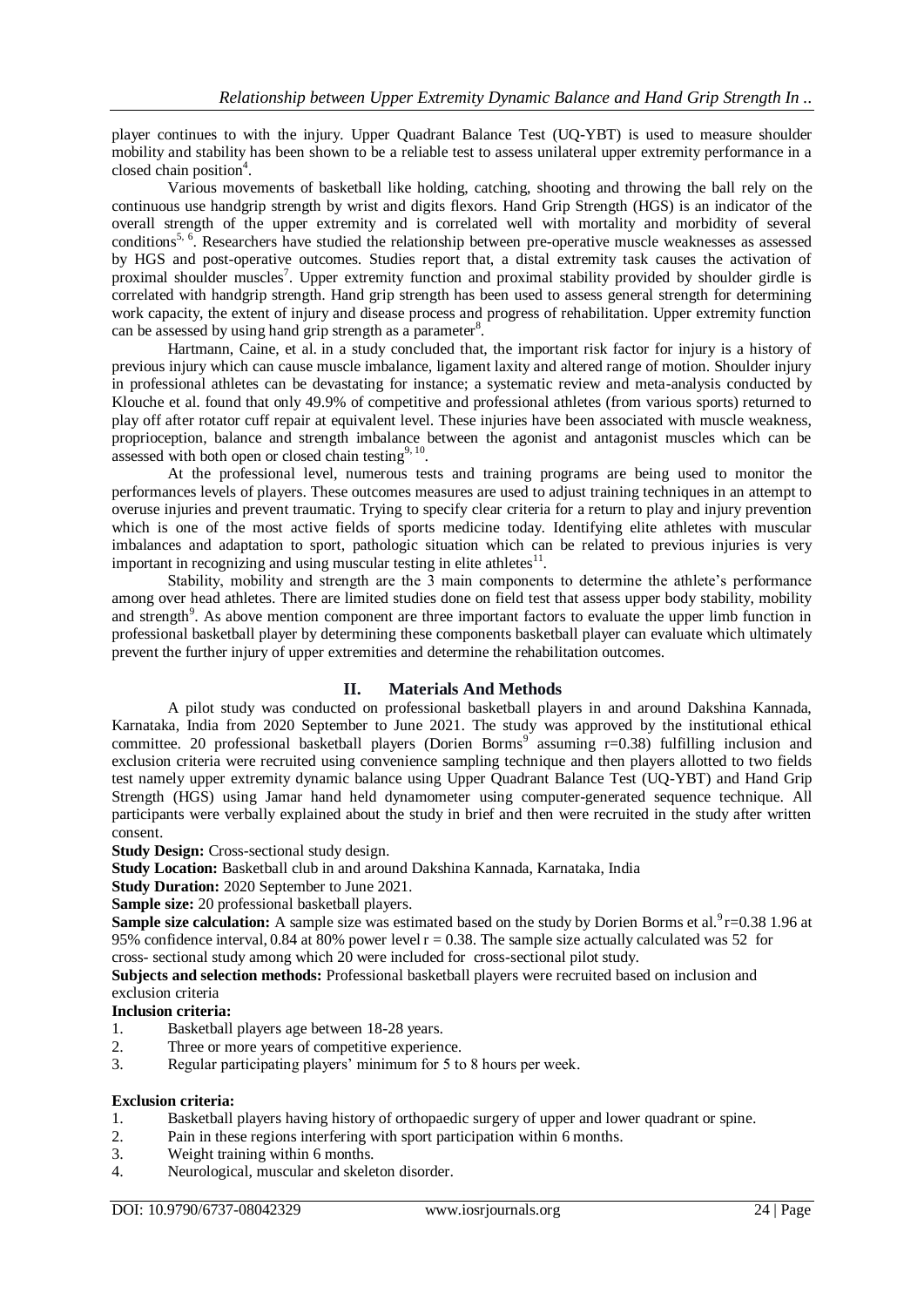#### **Procedure and methodology**

A pilot study design was employed in this study. In which 20 professional basketball players participated in the study. A written consent was obtained from each subject after detailed explanation of procedure. All the players were asked to fill a performa that includes age, weight, height, dominance of upper extremity and playing hours (minutes/day; days/week). After initial assessment all players were asked to do testing of Hand Grip Strength (HGS) using hand held dynamometer and field tests viz. Upper Quarter Balance Test (UQ-YBT) thus reduces assessor bias. Also, the tests was carried out in random fashion i.e. either UQ-YBT first or HGS first to reduce sequencing error. Each test was carried out for three times after one initial trial. Rest of 30 seconds was allowed between trial and 5 minutes between tests.

#### **Outcome Measures**

Both the outcome measures have good reliability and validity<sup>4, 14, 20</sup>. All players were assessed.

1. Measurement of Hand Grip Strength (HGS) using Jamar Hand Held Dynamometer.

The measurement was conducted according to standard procedures recommended by the American Society of Hand Therapists (ASHT). The participants were instructed to maintain that position during the test. The HGS of both hands was measured using the Jamar hand dynamometer. Reliability of the Jamar hand dynamometer is confirmed in many populations<sup>14</sup>. The testing range on a dual scale was  $(0-100kg)$  and same dynamometer was used throughout the study. Grip strength data were collected in shoulder  $90^0$  of flexion with elbow full extended, forearm in mid prone and wrist in extended position. For data collection, a practice trial was given to familiarize the players with the dynamometer. Before testing, the examiner demonstrated how to hold the dynamometer. Then the players were asked to squeeze continuously for  $2-3$  s on a verbal statement<sup>14</sup>. The same instructions were given for each trial. After the player position with the dynamometer, instruction was given to the player's to "squeeze as hard as possible". To control for the effects of fatigue, players were asked to rest for 30 second. For both hand, three trials was perform. Mean of 3 trials was recorded for calculation purpose which was used in further analysis $^{14}$ .

#### 2. Measurement of Upper Extremity Dynamic Balance using UQ-YBT.

Upper quarter balance test is a comprehensive valid and reliable field tool that measures stability and mobility of upper extremity in closed kinetic position. The player performs maximal reaching in three directions (medial, superolateral, and inferolateral) with one hand by maintaining the push up position with the extremity being tested. The test was repeated three times after one trial on each. The variable of interest for the study was normalised and maximal reach distances for each reach direction along with composite reach distance. The greatest successful reach for each direction were used for analysis. The maximal reach distance in each direction was divided by the subject's upper limb length to normalise each reach distance. To measure upper limb length, the player was asked to stand in an anatomical position while the investigator identifies the C7 vertebrae. After C7 was identified, the investigator instructs the subject to rise (abduct) the right limb to shoulder height  $(90^0)$ . The examiner measured distance between the C7 spinous process to the most distal tip of the right middle finger (in centimetre) with measuring tape. Composite reach distance were calculated by averaging the greatest trial in each of the 3 normalised reach distances for analysis of the overall performance of the test.<sup>4, 20</sup>

#### **Statistical analysis**

Descriptive statistics were calculated including means, standard devastation of hand grip strength and upper extremity dynamic balance. Karl Pearson correlation coefficient(r) was used to determine the relationship between hand grip strength and upper extremity dynamic balance. P-value of ≤0.05 was considered statistically significant. All statistical analysis was performed using SPSS (version 26.0).

#### **III. Results**

In the present study it was observed that the mean age (in years) of the study participants were  $22.4 \pm 3.2$  years. Among which 75% (15) players play for 2 hours and 25% (5) players play for 1 hour per day.

**Table no. 1** Descriptive statistics of Left and Right Hand Grip Strength (HGS) and Left and Right Upper Extremity Balance Test (UQ-YBT)

|             | Mean  | Std. Deviation |  |  |
|-------------|-------|----------------|--|--|
| LHGS        | 35.15 | 3.801          |  |  |
| <b>RHGS</b> | 40.50 | 4.224          |  |  |
| LUO-YBT     | 89.45 | 3.052          |  |  |
| RUO-YBT     | 92.50 | 3.411          |  |  |

*Table1. Mean and SD of HGS and UQ-YBT.*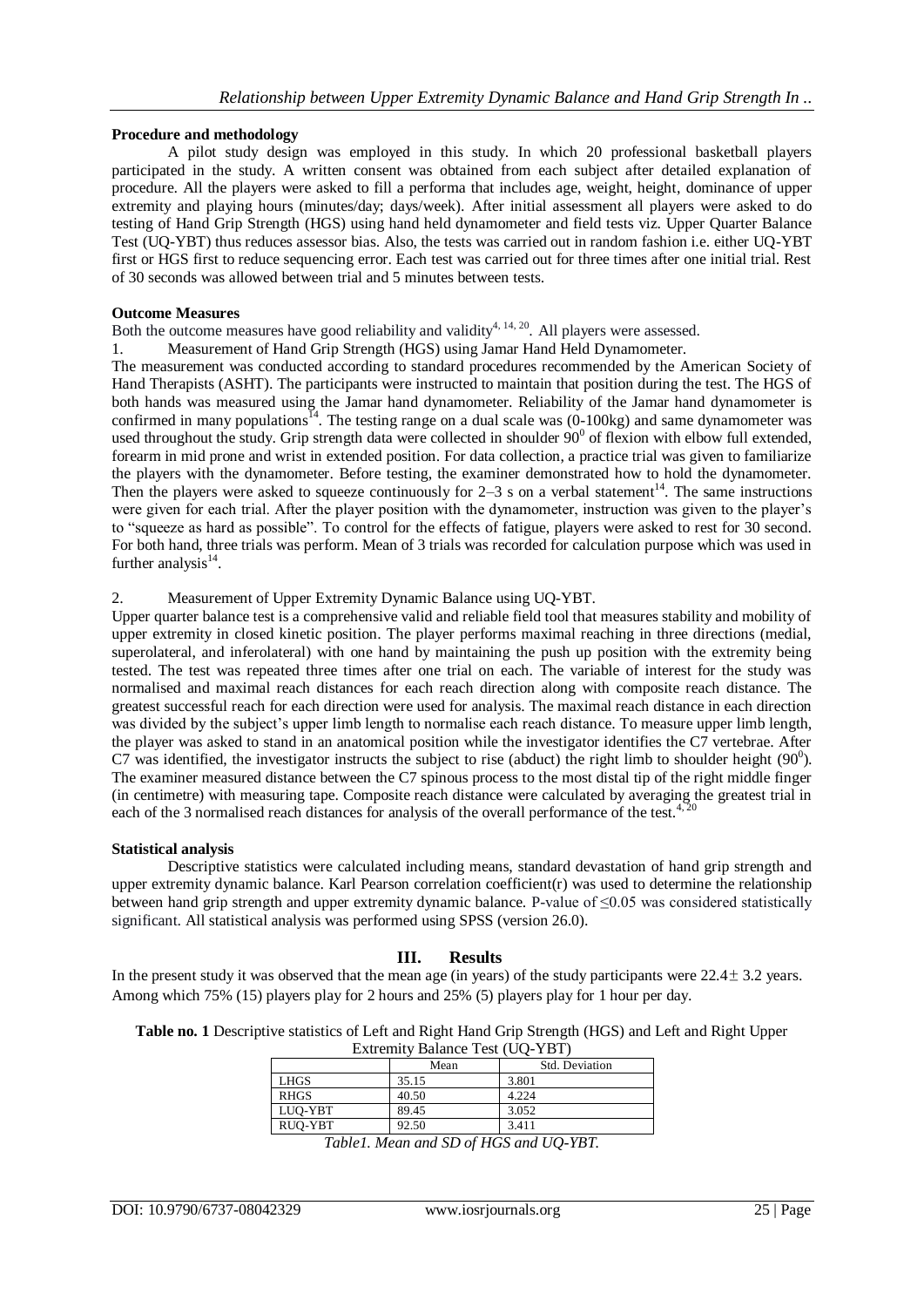Table No.2 Correlation between Hand Grip Strength (HGS) and Upper Extremity Dynamic Balance Test (UQ-YBT), Correlation between Right Hand Grip Strength (RHGS) left and right respectively.

|                                                          |                                      |  |  | UQ-YBT               | UQ-YBT  |
|----------------------------------------------------------|--------------------------------------|--|--|----------------------|---------|
|                                                          |                                      |  |  | r-value              | P-value |
|                                                          |                                      |  |  |                      |         |
|                                                          | LHGS and LUO-YBT Pearson Correlation |  |  | 479                  | .032    |
|                                                          | RHGS and RUO-YBT Pearson Correlation |  |  | $.566$ <sup>-1</sup> | .009    |
| Table 2. Correlation coefficient between UQ-YBT and HGS. |                                      |  |  |                      |         |



*Fig.no.1 Scatter diagram representing LHGS and LUQ-YBT*



*Fig. no.2 Scatter diagram representing RHGS and RUQ-YBT.*

# **IV. Discussion**

The purpose of the current study was to explore the relationship between hand grip strength and upper extremity dynamic balance in professional basketball players. All the 20 players included in this study had completed the test under supervision without fail. Statistically moderately positive correlation was observed between LHGS and LUQ-YBT (p<0.05) and RHGS and RUQ-YBT (p<0.01).

Handgrip strength has been used to assess general strength for determining work capacity, the extent of injury and disease process and progress of rehabilitation. In short, handgrip strength is a parameter to assess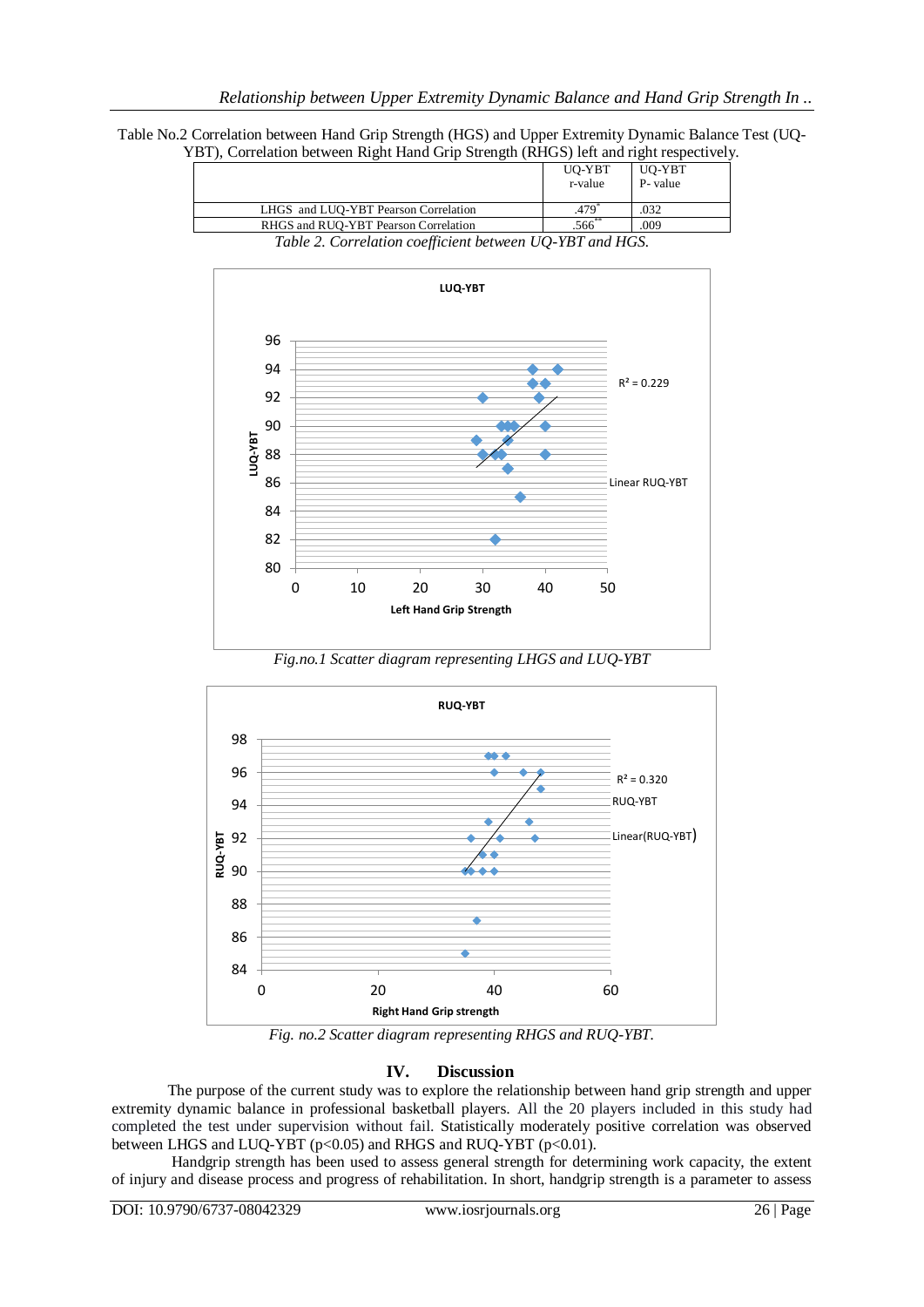the function of the upper extremity in open kinetic chain<sup>24</sup>. Handgrip strength is an indicator of the overall strength of the upper extremity and is correlated well with mortality and morbidity of several conditions<sup>5</sup>. Several researcher and literatures have found that Jamar hand held dynamometer is a validity, reliability, test and re-test and inter-rater and intrarater reliability to measure hand grip strength in open kinetic chain. ICC ranging from 0.975 -0.966 in basketball players by Vassilis Gerodimos, et al.<sup>27</sup> In this study, we used Jamar hand held dynamometer to measure HGS in professional basketball players. The professional basketball players in our study performed both dominant and non-dominant limb. In this present study we found that mean score of grip strength of dominant hand i.e. right hand grip strength (RHGS=40.50±4.224) was more as compare to nondominant limb i.e. left hand grip strength (LHGS=35.15±3.8010). In a study by Vassilis Gerodimos, et al.<sup>27</sup> found that means grip strength of dominant hand was 42.88±20.69 and non-dominant hand was 42.24±20.32 which slightly higher than in present study.

Mean scores of UQ-YBT (left, 89.45±3.052 and (right, 92.50±3.411) in 3 reach direction and the composite score were higher than those reported in previous studies. In a study by Gorman PP, et al.<sup>4</sup> found that composite score of mean UQ-YBT was 85.1±8.0 which less then present study. Another study conducted by Dorien Borms, et al<sup>9</sup> found that composite score of mean UQ-YBT in dominant limb was 90.14±7.56 and nondominant limb was  $89.65\pm6.02$  and a study by Westrick et al.<sup>20</sup> found that the mean of UQ-YBT in dominant hand was  $86.5\pm8.1$  and non-dominant hand was  $88.1\pm7.4$  which was also found to be quite similar to the current study.

Unlikely, in the present study relationship was expressed significant highly with considering the extent of correlation coefficient (weak, moderate, strong). According to the classification that we used, correlations were moderate positive correction between UQ-YBT and HGS both dominant i.e. right and non-dominant i.e. left hand (left,  $r=0.479$  and right,  $r=0.566$ ) respectively, which shows that increase in one another variable corresponding to each other, which suggest that upper limb strength, stability and mobility are prerequisites among professional basket ball players. In contrast to this study, Westrick et al.<sup>20</sup> examined the relationship between the YBT-UQ and shoulder isometric strength, measured by a handheld dynamometer in a healthy nonoverhead athletes. They found low relationship between the UQ-YBT and shoulder strength which was not in line with our result ( $p>0.05$ ), in addition they found out a relationship between the UO-YBT and measurement for core stability, evaluated by lateral trunk endurance test, and upper extremity stability, measured by Close Kinetic Chain Upper Extremity Stability Test (CKCUEST) (P<0.05).

We have used modified upper quarter Y- balance test kit as a field test in this current study for assessing upper extremity dynamic balance in professional basketball players. Several studies have been done on validity and reliability of modified UQ-YBT kit. One of study conducted by Josh Cramer, et al. on, exploration of score agreement on a modified upper quarter Y-balance test kit as compared to the upper quarter Y-balance test. And concluded that, the modified UQ-YBT produced similar results in both inter- and intra-rater measurements when compared to the commercialized YBT kit (and offers a cost-effective alternative for assessing upper quarter physical performance measures for clinicians with limited budgets.<sup>24</sup> Gorman et al., conclude in a study that, UQ-YBT as reliable test for measuring upper extremity reaches distance while in a closed chain position. The interclass correlation coefficient (ICC-3, 1) for test-retest reliability ranged from 0.80-0.99 while that for intra-rater reliability was 1.00.<sup>10</sup> Since, UQ-YBT has excellent intra-rater and inter-rater reliability claiming that is a reliable test for upper extremity dynamic balance in professional basketball players which can also to predict the risk of upper extremity injuries in overhead athletes.<sup> $4, 9, 15, 16, 20$ </sup>

In the favor of our present study, Dorien Borms, et al. has given normative data based on age, gender and sports, which is clinically relevant for functionally screening overhead athletes and benchmarking their performance using UQ-YBT.<sup>25</sup> A paper published by M. Degot, Y. B. lache L, et al. concluded that, it can be considered as a reliable tool to quantify side-to-side difference in upper limbs and can be use as relevant tool on healthy athletic population for asymmetry measurement or after an injury to objectify functional deficit. Thus, in a rehabilitation context, the UQ-YBT score may be used as a criterion to complete the decision-making process for returning-to sport.<sup>23</sup> Recently several researchers have demonstrated that shoulder strengthening and stabilization exercises improve dynamic balance.<sup>21</sup> Studies have also been reported that following shoulder injury return to play of professional basketball players were high after shoulder instability, recurrent instability and shoulder dislocation.<sup>22</sup> UQ-YBT measure overhead athletes performance (professional basketball players) and can be used as injury-prevention efforts on examining the ability of performance.<sup>8, 9, 10, 20</sup>

A study conducted by Shaji J, et al. on, effect of shoulder stability exercises on hand grip strength in patients with shoulder impingement syndrome and found that, there is reduction in isometric hand grip strength of the affected shoulder side (16.3 $\pm$ 8.8) compared to that of the non-affected shoulder (20.6 $\pm$ 10.5).<sup>16</sup> Researchers have studied the relationship between pre-operative muscle weaknesses as assessed by hand grip strength and post-operative outcomes. Studies report activation of proximal shoulder muscles in response to distal extremity tasks. Results was similar to the current study which found positive correlation between hand grip strength and upper extremity dynamic balance and Williams et al. conducted study on muscular strength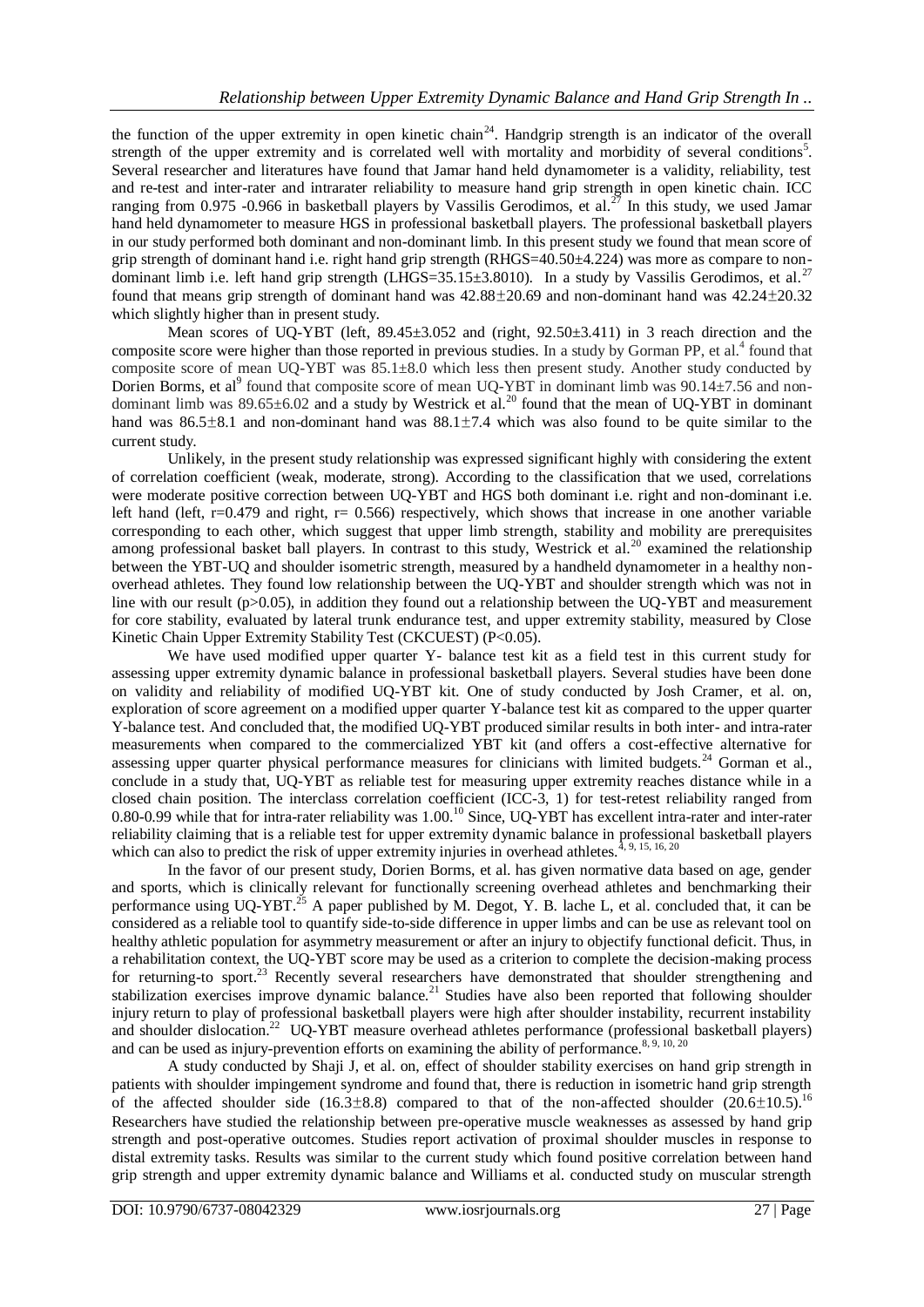spurts in adolescent male basketball players and he found that grip strength is correlated with upper extremity function and proximal stability provided by shoulder girdle on the basis of kinetic chain principles.

Brittanham, et al. suggested that to develop an athlete's maximum strength and power potential, the primary focus of training program should be directed towards strengthening. In addition, several researches have reported that dynamic balance can help optimize over head athletic performance.<sup>9</sup> Dynamic balance screening has shown to provide additional information to identify professional basketball players at an elevated risk for injury and that following injury, changes in dynamic balance occur, which in turn decreases dynamic balance ability.<sup>3, 21</sup> Based on our own results and on studies by other authors, overall the results of this pilot study indicate that there is positive correlation between handgrip strength and upper extremity dynamic balance in professional basketball players. Thus, using this outcome measures physical therapy, coaches and trainer can use as a assessment tool for assessing physical function and planning the rehabitation as well as conditioning exercise program regardless of professional basketball players.

Some limitations of our study need to be considered. First we only included professional basketball players and sample size was small which could have influenced our results. This may be due to lack of experience of the participants with the procedure adapted in this study. Second, this study has included only professional basketball players' age limit between 18-28 years which could vary on other population groups. Third, this study can't be generalized with other groups like children and older population. Fourth, only professional players with no history of previous injuries were involved so, additional research is necessary to establish the responsiveness of UQ-YBT and hand grip strength wrist, elbow and shoulder pathology.

#### **V. Conclusion**

This study concluded that, there was moderate positive correlation between upper extremity dynamic balance and hand grip strength in professional basketball players. Thus, performance test are interrelated and also can be use to assess equal component of upper extremity ability. This observation may provide professional basketball trainer and physical therapist with a reliable and easy quick-to-administrate to evaluate upper extremity stability, mobility and strength in a clinical setting. It can help to determine rehabilitation goal for injured professional basketball player using these measuring tools.

#### **References**

- [1]. Cohrad BR. The biomechanics of basketball agility. Sport Sci Rev.2014; 1:1:8.
- [2]. Fujii K, Yamade Y and Oda S. Skilled basketball players rotate their Shoulder more during running while dribbling. Percept Mot Skill.2010; 110(3):983-994.
- [3]. López Gonzále, Rodríguez Costa and Palacios Cibrián. Injury incidence rate among amature basketball players. Phys Rehab. 2015; 17(66):299-316.
- [4]. Gorman PP, Butler RJ, Plisky PJ and Kiesel KB. Upper Quarter Y Balance Test: reliability and performance comparison between genders in active adults. J Strength Cond Res. 2012; 26(11):3043-8.
- [5]. Chen CH, Huang YZ and Hung TT. Hand-grip strength is a simple and effective outcome predictor in esophageal cancer following esophagectomy with reconstruction: a prospective study. J Cardio Thorac Surg. 2011; 6(1):1-5.
- [6]. Sultan P, Hamilton MA and Ackland GL. Preoperative muscle weakness as defined by handgrip strength and postoperative outcomes: A systematic review. BMC. Anesthesio. 2012; 12(1):1-0.
- [7]. Horsley I, Herrington L, Hoyle R, Prescott E and Bellamy N. Do changes in hand grip strength correlate with shoulder rotator cuff function? J Shoulder Elb. 2016; 8(2):124-9.
- [8]. Joshi S and Sathe T. Correlation between grip strength and scapular muscle. Int J Adv Res Innov Ideas Educ. 2018; 4(3):2111-7.
- [9]. Borms D, Maenhout A, Cools AM. Upper Quadrant Field Tests and Iso-kinetic Upper Limb Strength in Overhead Athletes. J Athl Train. 2016; 51(10):789–96.
- [10]. Salo TD, Chaconas E. The effect of fatigue on upper quadrant Y-balance test scores in recreational weightlifter: A randomized controlled trail. Int J Sport Phys Ther. 2017; 12(2):199-205.
- [11]. Schiltz M, Lehance C, Maquet D, Bury T, Crielaard JM and Croisier JL. Explosive Strength Imbalances in Professional Basketball Players. J Athl Train. 2009; 44(1):39–47.
- [12]. Ahmed T. The Effect of Upper Extremity Fatigue on Grip Strength and Passing Accuracy in Junior Basketball Players. J Hum Kinet. 2013; 37(1):71-9.
- [13]. Karanjkar Y, Prabhu A, Vishal K. Correlation of Handgrip Strength to Postoperative Outcomes in Rotator Cuff Repair: A Preliminary Report. M L T J. 2019; 9(1):145-149.
- [14]. Savva C, Mougiaris P, Xadjimichael C, Karagiannis C and Efatathios M. Test-retest Reliability of Handgrip strength as an outcome measures in patients with symptoms of shoulder impingement syndrome. J. Manip. Physiol. Ther. 2018; 41(3):252-7.
- [15]. Priya S, Krishna HS, Theertha K, Sebastian S: Relationship between scapular muscle performance and grip strength in lateral epicondylits among computer operator. Int J Phy Ther Res. 2019; 7(6):3275-80.
- [16]. Kachanathu SJ, Zedan AM, Hafez AR, Alodaibi FA, Alenazi AM, Nuhmani S. Effect of shoulder stability exercises on hand grip strength in patients with shoulder impingement syndrome. Somatosens Mot Res. 2019; 36(2) :97-101.
- [17]. [Parvatikar VB,](https://search.informit.com.au/search;search=author%3D%22Parvatikar,%20VB%22;action=doSearch) [Mukkannavar PB.](https://search.informit.com.au/search;search=author%3D%22Mukkannavar,%20PB%22;action=doSearch) Comparative Study of Grip Strength in Different Positions of Shoulder and Elbow with Wrist in Neutral and Extension Positions. J Exerc Sci Phy Ther. 2009; 5(2):67-75.
- [18]. Isen J, Mcgue M, Lacono W. Genetic Influences on the Development of Grip Strength in Adolescence. Am J Phys Anthro. 2014; 154(2):189–200.
- [19]. Gohal C, Khan M, Burrus T, Madden K, Gagnier J, Joseph P, et al. Impact of Shoulder Injuries on Quality of Life for Retired National Basketball Association Players: A survey study. Int J Sport Exerc Med. 2019, 5(12):154.
- [20]. Westrick RB, Miller JM, Carow SD, Gerber JP. Exploration of the y-balance test for assessment of upper quarter closed kinetic chain performance. Int J Sport Phys Ther. 2012; 7(2):139.